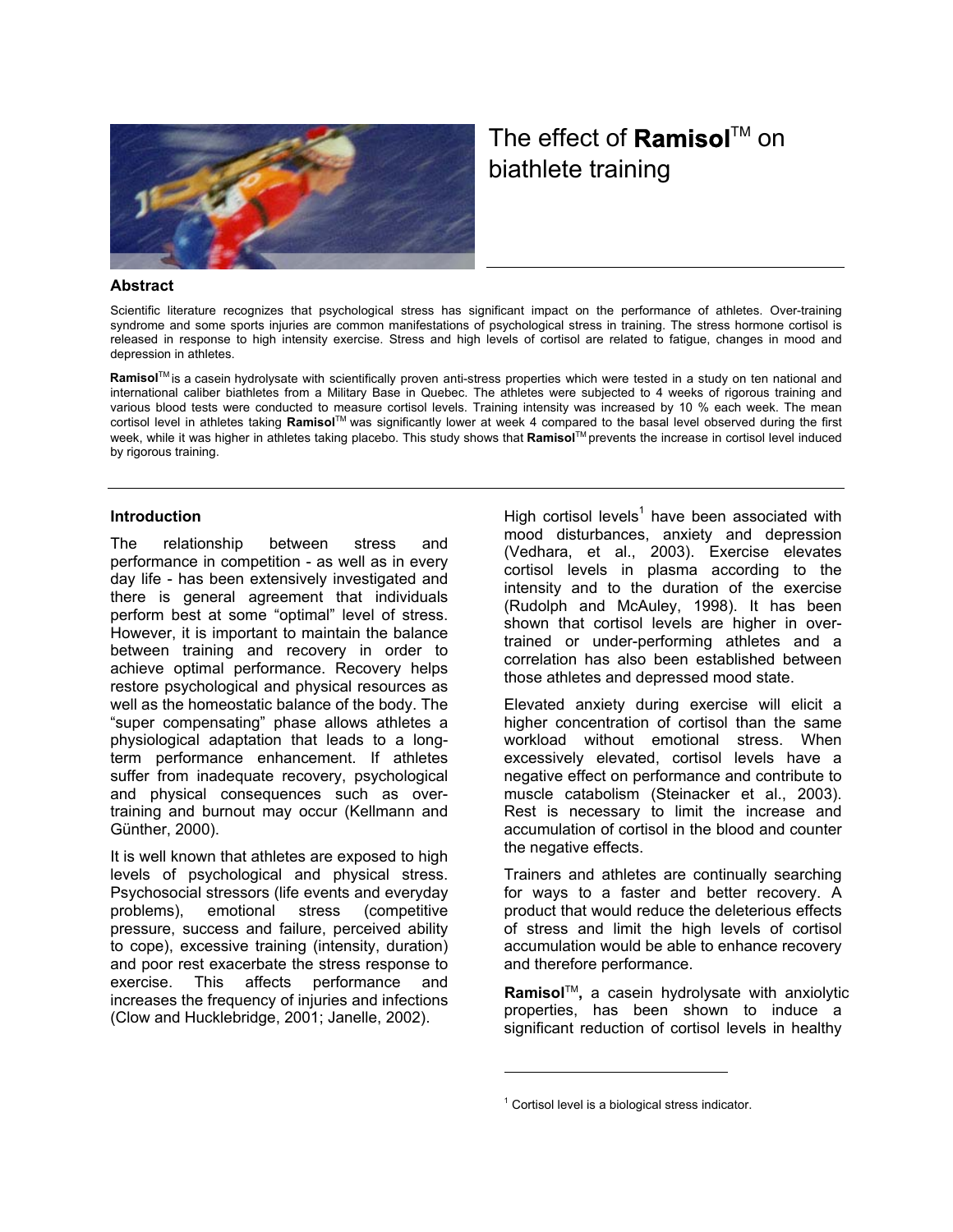humans exposed to physical and psychological stress conditions, whereas a non significant increase in cortisol levels was observed in the subjects that were given a placebo (Lefranc, 2001). Inspired by those results, another study was conducted to verify the effect of **Ramisol**™ on cortisol levels in athletes subjected to a rigorous training protocol. Ten biathletes of national and international caliber from the Valcartier Military Base in Quebec (CANADA) were subjected to 4 weeks of rigorous training and various blood tests were conducted in order to measure cortisol levels. The biathlon is extremely stressful and demanding physiologically. Nelson Ayotte, chief biathlon trainer for the Canadian Forces, has observed a considerable rise in the blood cortisol levels of athletes, a response to training and competition that affects their performance. He is convinced that the reduction of the cortisol levels is a key to more efficient recovery and better performance.

# **Method**

The 10 biathletes participating in the study were separated into two groups: the first one was given **Ramisol**™ (150 mg) once a day and the second one was given a placebo. The athletes had to take the product immediately after the main training session of the day, which was in the morning at 11:30 a.m. The study was double-blind. Ramisol<sup>™</sup> and the placebo were identified as product "A" or product "B" and were given to the examiner who distributed the products to the athletes. All participants also took glutamine (2 X 10g) daily.

All athletes were subjected to the same training protocol for a period of 4 weeks. The training load was increased by 10% each week. In the first week of training, athletes did not receive either product and basal individual levels of cortisol were determined. During the remaining three weeks, athletes received one 150mg capsule of **Ramisol**™ or a placebo and cortisol levels were also determined. Four blood samples were taken, one after the last training day of each week. All blood handling was carried out by Sgt Kirouac and his team at the Valcartier Military Base.

# **Results**

At weeks 3 and 4, the mean cortisol level of athletes taking the placebo increased from basal level (+14 and +31 % respectively) in response to training intensity which was increased by 10% each week.

| % variation of mean cortisol level<br>40<br>30<br>20<br>10<br>0<br>$-10$ |  | $\Box$ Placebo<br><b>Ramisol</b> |
|--------------------------------------------------------------------------|--|----------------------------------|
| $-20$<br>$-30$                                                           |  |                                  |

### **Graph 1: Mean cortisol level variation**

In the group that was given **Ramisol**™, the product induced a reduction of the mean cortisol levels at weeks 2, 3 and 4 compared to the mean basal value (-20, -5 and -26 % respectively). The group that was given **Ramisol**™ presented a higher basal mean cortisol level, but at week 4, their mean cortisol level was lower than the mean cortisol level of the placebo group. The reduction in cortisol levels in the group that was given **Ramisol**™was very significant considering that the last week's workload was very strenuous.

## **Table 1: Individual cortisol levels during the training protocol**

|                                                                                      | Basal cortisol<br>W1 (nmol/L)             | Cortisol<br>W2 (nmol/L)                  | Cortisol<br>W3 (nmol/L)                   | Cortisol<br>W4 (nmol/L)                  |
|--------------------------------------------------------------------------------------|-------------------------------------------|------------------------------------------|-------------------------------------------|------------------------------------------|
| Ramisol™<br>Subject 1<br>Subject 2<br>Subject 3<br>Subject 4<br>Subject 5(F)<br>Mean | 302<br>293<br>521<br>237<br>1234<br>517.4 | 250<br>267<br>433<br>157<br>957<br>412.8 | 235<br>253<br>289<br>139<br>1547<br>492.6 | 285<br>360<br>293<br>236<br>741<br>383   |
| <b>Difference</b><br>to basal                                                        |                                           | $-104.6$                                 | $-24.8$                                   | $-134.4$                                 |
| Placebo<br>Subject 1<br>Subject 2<br>Subject 3<br>Subject 4<br>Subject 5(F)<br>Mean  | 295<br>337<br>397<br>250<br>475<br>350.8  | 135<br>261<br>302<br>234<br>493<br>285   | 323<br>428<br>531<br>261<br>457<br>400    | 553<br>519<br>319<br>290<br>612<br>458.6 |
| <b>Difference</b><br>to basal                                                        |                                           | $-65.8$                                  | $+49.2$                                   | $+107.8$                                 |